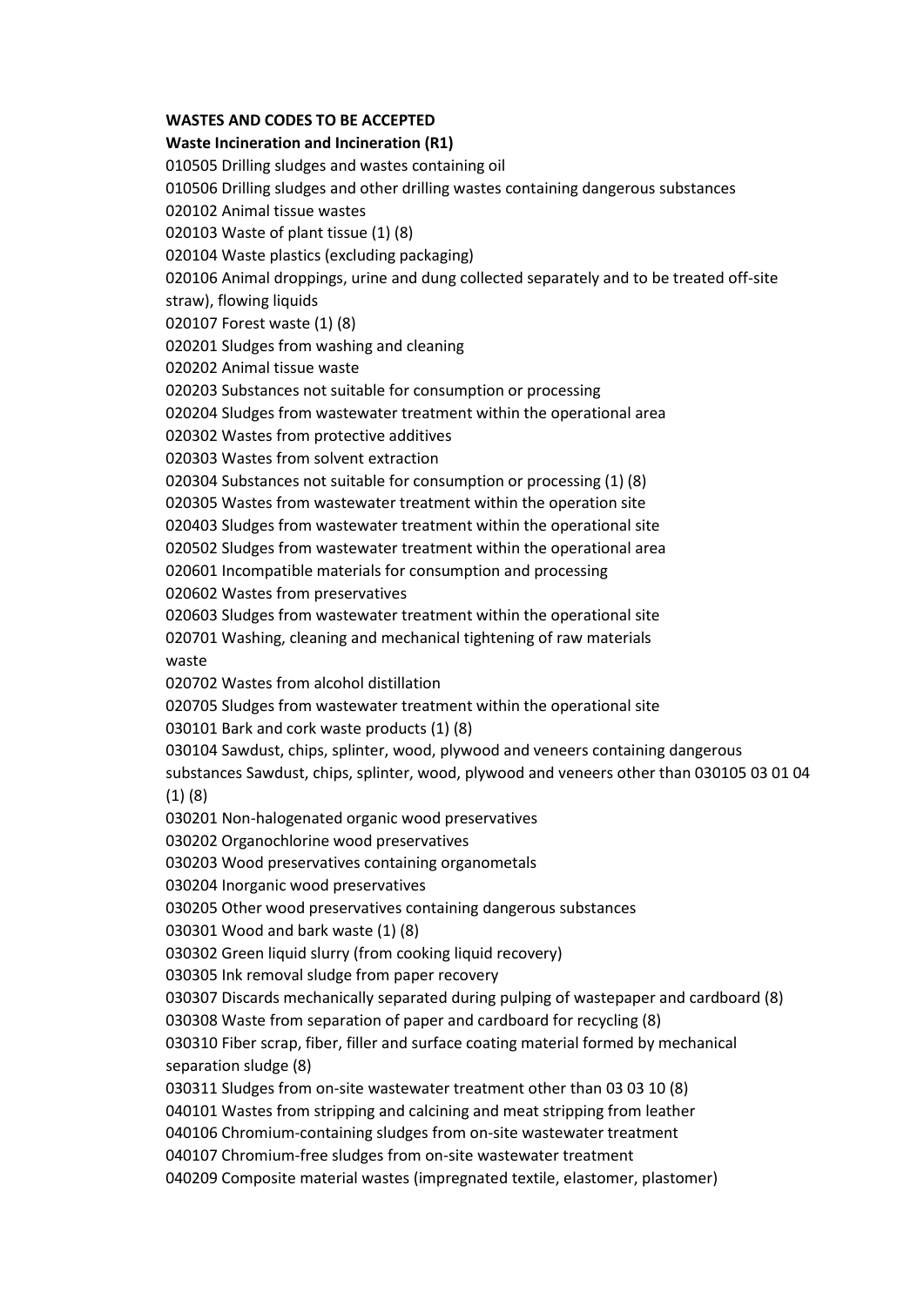040210 Organic substances of natural products (eg oil, wax)

040216 Dyestuffs and pigments containing dangerous substances

040217 Dyes and pigments other than 04 02 16

040219 Sludges containing hazardous substances from on-site wastewater treatment

040220 Sludges from on-site wastewater treatment other than04 02 19

040221 Waste from untreated textile fibers

040222 Processed textile fiber wastes

050102 Desalting sludges

050103 Tank bottom sludges

050104 Acid-alkyl slurries

050105 Oil spills

050106 Oily sludges from operation or equipment maintenance

050107 Acid pitches

050108 Other pitches

050109 Hazardous sludges from on-site wastewater treatment

050110 Sludges from on-site wastewater treatment other than 05 01 09

050111 Wastes from cleaning of fuels with bases

050112 Fatty acids

050113 Boiler feed water sludges

050114 Wastes from cooling columns

050115 Used filter clays

050117 Bitumen

050601Acid pitches

050603 Other pitches

050604 Wastes from cooling columns

060502 Sludges containing hazardous substances from on-site wastewater treatment

060503 Sludges from on-site wastewater treatment other than 06 05 02

060802 Waste containing harmful silicones

061302 Used activated carbon (excluding 06 07 02)

061303 Carbon black

070108 Other bottom sediment and reaction residues

070110 Other filter cakes and used absorbents

070111 Sludges containing hazardous substances from on-site wastewater treatment

070112Sludges from on-site wastewater treatment other than 07 01 11

070208 Other dip deposits and reaction residues

070210 Other filter cakes and used absorbents

070211 Sludges containing hazardous substances from on-site wastewater treatment

070212 Sludges from on-site wastewater treatment other than 07 02 11

070213Plastic waste

070214 Wastes from additives containing dangerous substances

070215 Wastes from additives other than 07 02 14

070216 Waste containing harmful silicones

070217 Waste containing silicone other than 07 02 16

070308 Other dip deposits and reaction residues

070310 Other filter cakes and used absorbents

070311 Sludges containing hazardous substances from on-site wastewater treatment

070312 Sludges from on-site wastewater treatment other than 07 03 11

070408 Other dip deposits and reaction residues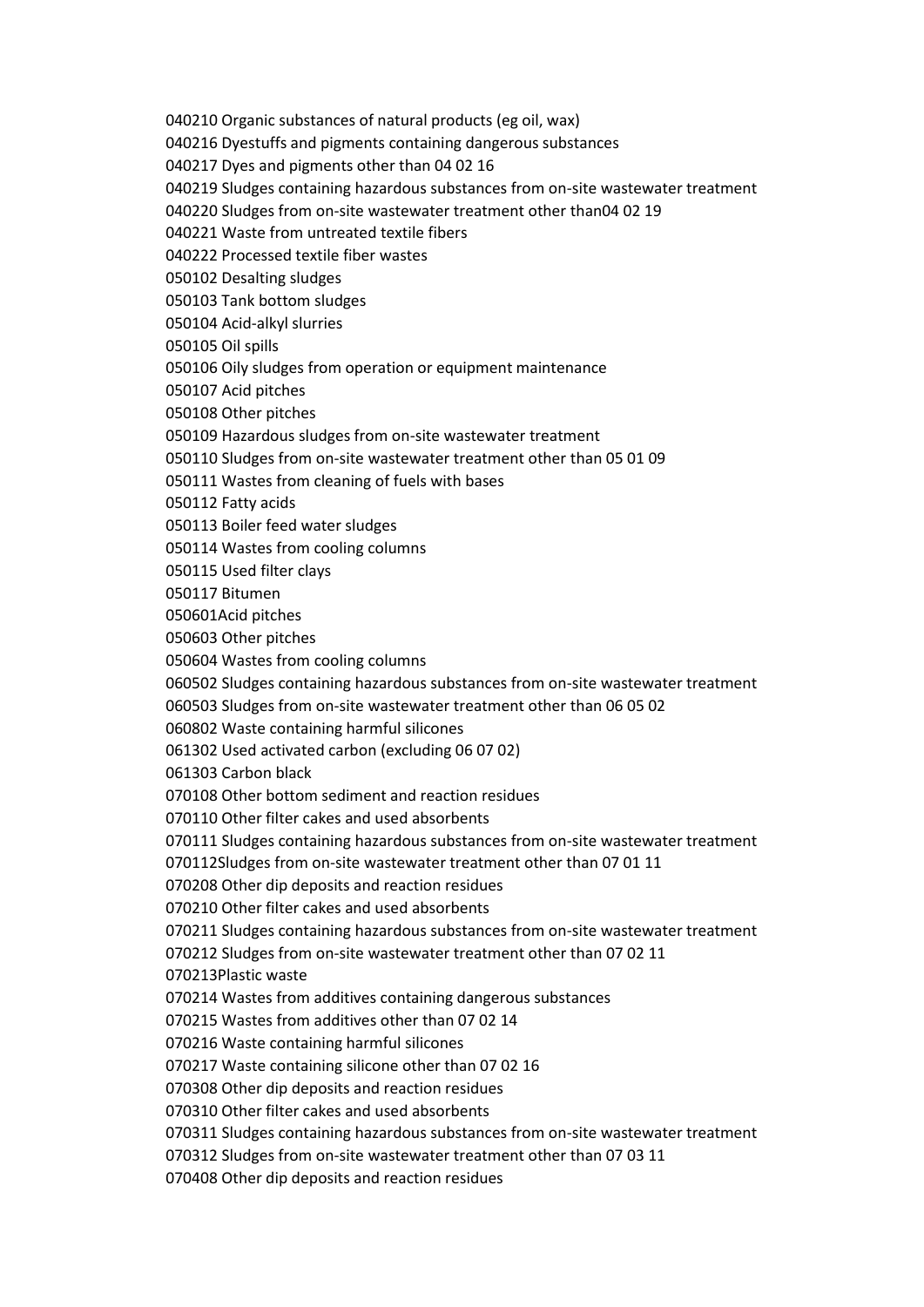070410 Other filter cakes and used absorbents 070411 Sludges containing hazardous substances from on-site wastewater treatment 070412 Sludges from on-site wastewater treatment other than 07 04 11 070508 Other dip deposits and reaction residues 070510 Other filter cakes, used absorbents 070511 Sludges containing hazardous substances from on-site wastewater treatment 070512 Sludges from on-site wastewater treatment other than 07 05 11 070608 Other dip deposits and reaction residues 070610 Other filter cakes and used absorbents 070611 Sludges containing hazardous substances from on-site wastewater treatment 070612 Sludges from on-site wastewater treatment other than 07 06 11 070708 Other dip deposits and reaction residues 070710 Other filter cakes and used absorbents 070711 Sludges containing hazardous substances from on-site wastewater treatment 070712 Sludges from on-site wastewater treatment other than 07 07 11 080114 Paints and varnish sludges other than 08 01 13 080116 Sludges containing paints and varnish other than 08 01 15 080118 Wastes from paint and varnish removal other than 08 01 17 080120 Aqueous suspensions containing watercolor or varnish other than 08 01 19 080121 Waste from paint or varnish remover 080312 Ink wastes containing dangerous substances 080313 Ink waste other than 08 03 12 080314 Ink sludges containing dangerous substances 080315 Ink sludges other than 08 05 14 080316 Waste abrasion solutions 080317 Waste printing toners containing hazardous materials 080318 Waste printing toners other than 08 03 18 080319 Dispensing oil 080410 Waste adhesives and sealants other than 08 04 09 080412 Waste adhesives and sealants other than 08 04 11 080414 Aqueous organic adhesive or sealant sludges other than 08 04 13 080416 Wastes from adhesives or sealants other than 08 04 15 080417 Resin oil 080501 Waste isocyanates 090108 Photographic film and paper without silver or silver components 100101 (excluding boiler dust below 10 01 04) bottom ash, slag and boiler dust 100120 Sludges containing hazardous substances from on-site wastewater treatment 100121 Sludges from on-site wastewater treatment other than 10 01 20 100125 Waste from thermal storage and fuel storage and preparation 100211 Oil-containing wastes from cooling water treatment 100302 Anode scrap 100318 waste containing carbon from anode production other than 10 03 17 100607 Sludges and filter cakes from gas treatment 100609 Oil-containing wastes from cooling water treatment 100707 Wastes containing oil from cooling water treatment 100812 Tar-containing wastes from anode production 100813 waste containing carbon from anode production other than 10 08 12 100817 Sludges and filter cakes from flue gas treatment containing dangerous substances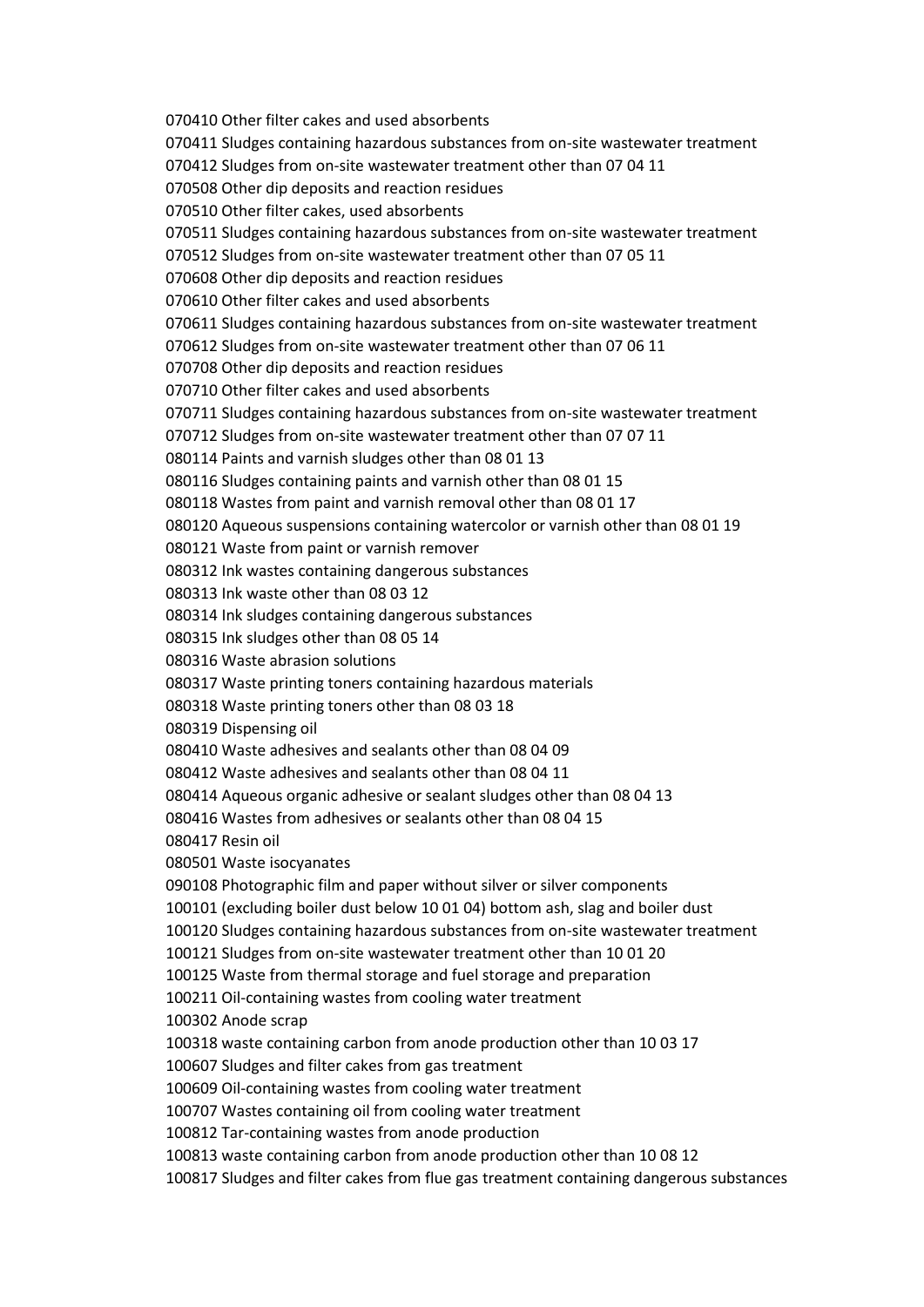100818 sludges and filter cakes other than 10 08 17 100819 Oil-containing wastes from cooling water treatment 101115 Solid wastes containing dangerous substances from flue gas treatment 101119 Solid wastes containing hazardous substances from on-site wastewater treatment 101120 Solid wastes from on-site wastewater treatment other than 10 11 19 101213 Sludge from on-site wastewater treatment 110109 Sludges and filter cakes containing dangerous substances 110110 Sludges and filter cakes other than 11 01 09 110113 Degreasing waste containing dangerous substances 110114 Degreasing waste other than 11 01 13 110116 Saturated or exhausted ion exchange resins 120105 Plastic chips and burrs 120107 Halogen-free mineral-based processing oils (excluding emulsions and solutions) 120109 Halogen-free processing emulsions and solutions 120110 Synthetic processing oils 120112 Used (wax) paraffin and oils 120114 Processing sludges containing dangerous substances 120118 Metallic slurries containing oil (grinding, grinding and milling deposits) 120119 Biodegradable processing oil 130105 Emulsions without chlorine 130109 Mineral based chlorine-containing hydraulic oils 130110 Mineral-based chlorine-free hydraulic oils 130111 Synthetic hydraulic oils 130112 Easily biodegradable hydraulic oils 130113 Other hydraulic oils 130204 Mineral-based chlorine-containing engine, transmission and lubricating oils 130205 Mineral-based chlorine-free engine, gearbox and lubricating oils 130206 Synthetic engine, transmission and lubricating oils 130207 Easily biodegradable engine, transmission and lubricating oils 130208 Other engine, transmission and lubricating oils 130306 mineral-based chlorine-containing insulation and heat transfer oils other than13 03 01 130307 Mineral-based chlorine-free insulation and heat transfer oils 130308 Synthetic insulation and heat transmission oils 130309 Easily biodegradable insulation and heat conduction oils 130310 Other insulating and heat transmission oils 130401 Bilge oils from river and lake navigation (inland waterway navigation) 130402 Bilge oils from scaffolding sewers 130403 Bilge oils from other maritime navigation 130502 Sludges from oil / water separator 130503 Interceptor sludges 130506 Oil from oil / water separators 130508 Mixed waste from sand chamber and oil / water separators 130701 Fuel oil and diesel oil 130702 Petrol 130703 Other fuels (including mixtures) 140602 Other halogenated solvents and solvent mixtures 140603 Other solvents and solvent mixtures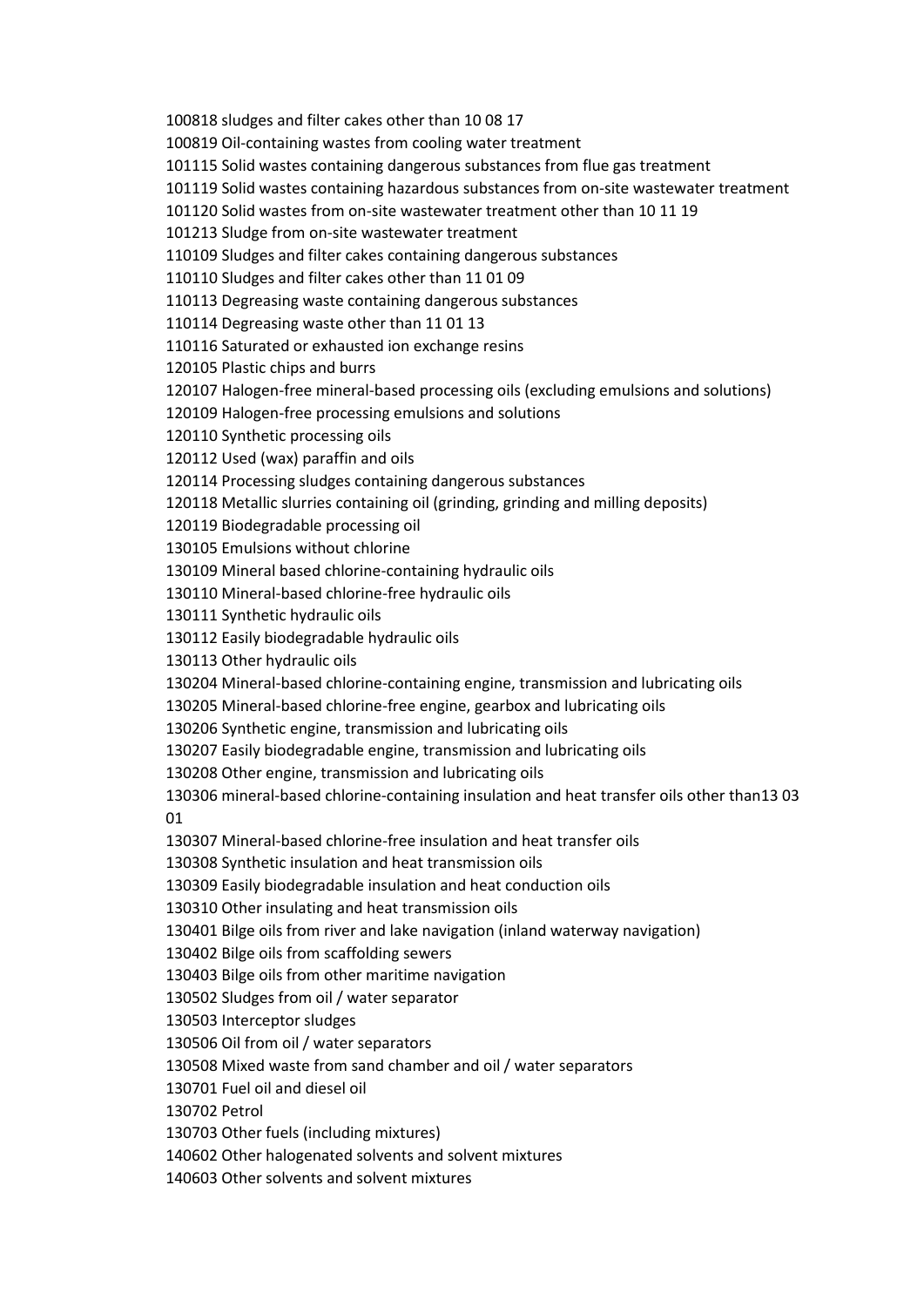140604 Sludges or solid wastes containing halogenated solvents

140605 Sludges or solid wastes containing other solvents

150101 Packaging of paper and cardboard

Plastic packaging

Wood packaging

150105 Composite packaging

150106 Assorted packaging

Textile packaging

150110 Contains residues of hazardous substances or contaminated with hazardous

substances packaging

150202 Absorbents, filter materials (oil filters unless otherwise specified), cleaning cloths, protective clothing

150203 Absorbers, filter media, cleaning cloths, protective clothing, other than 15 02 02 160103 End of life tires

160107 Oil filters

160113 Braking Fluids

160119 Plastic

160306 Organic waste other than those mentioned in 16 03 05

160708 Waste containing oil

160709 Wastes containing other dangerous substances

170201 Wood

170203 Plastic

170204 Wood, glass and plastic containing or contaminated with dangerous substances

170301 Bituminous mixtures containing coal tar

170302 Bituminous mixtures other than those mentioned in 17 03 01

170303 Coal tar and tar products

170503 Soils and rocks containing dangerous substances

170603 Other insulating materials consisting of or containing dangerous substances

170604 Insulation materials other than 17 06 01 and 17 06 03

190110 Used activated carbon from flue gas treatment

190117 Pyrolysis wastes containing dangerous substances

190207 Decomposition oil and concentrations

190208 Liquid combustible wastes containing dangerous substances

190209 Solid combustible waste containing dangerous substance

190805 Sludges from urban wastewater treatment (8)

190806 Saturated or used ion exchange resins

190810 oil and water separation of oil mixtures and grease other than 19 08 09

190811 Contains hazardous substances from biological treatment of industrial wastewater sludges

190812 Sludges from biological treatment of industrial wastewater other than 19 08 11 (8) 190813 Dangerous substances from industrial wastewater treatment by other methods containing sludges

190814 sludge other than industrial wastewater treatment 19 08 13 (8)

190904 Used activated carbon

191101 Used filter clays

191103 Aqueous liquid wastes

191105 Sludges containing hazardous substances from on-site wastewater treatment

191106 Sludges from on-site wastewater treatment other than 19 11 05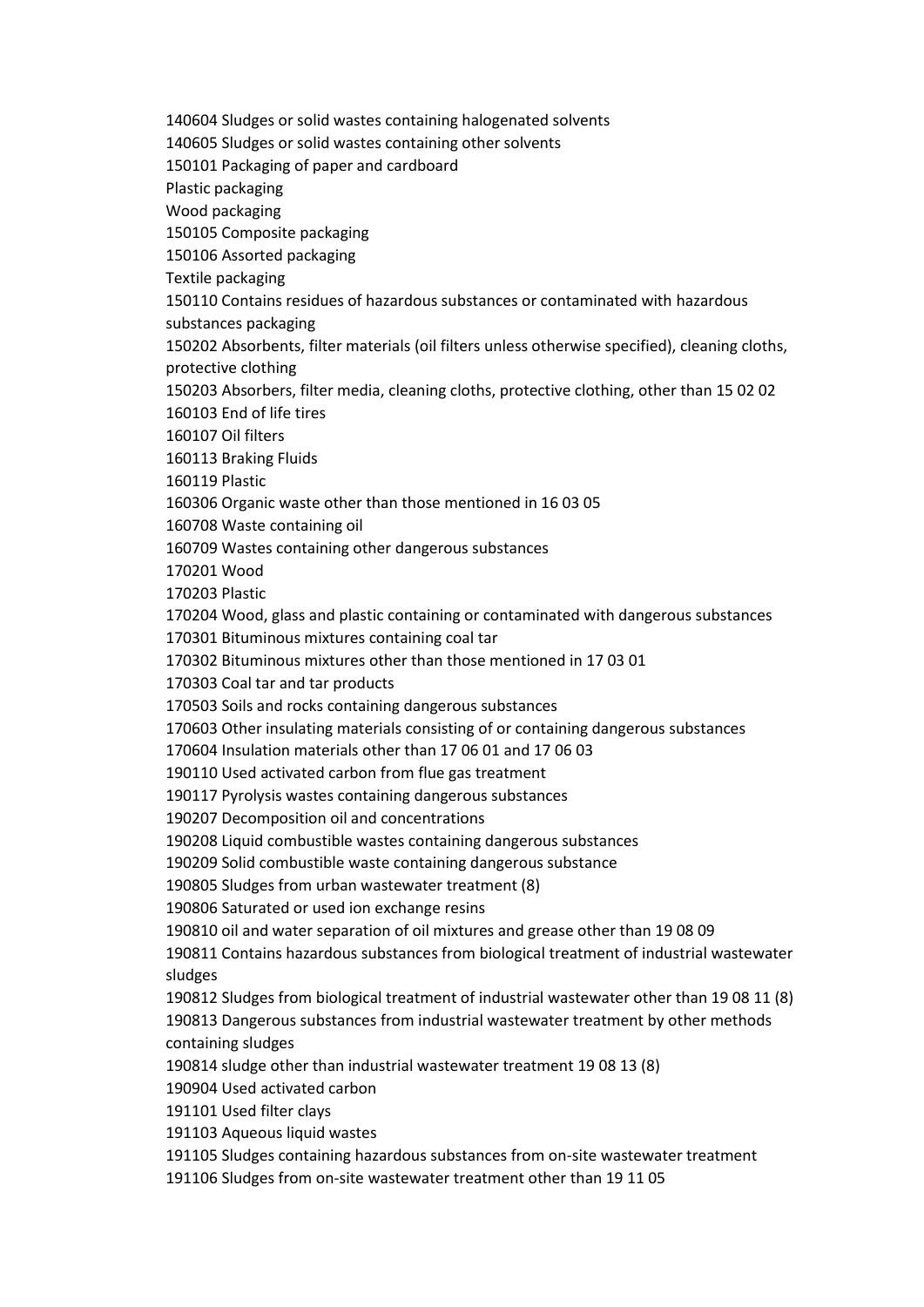191201 Paper and cardboard 191204 Plastics and rubber 191206 Wood containing dangerous substances 191207 Wood other than 19 12 06 191208 Textile materials 191210 Combustible waste (fuel derived from waste) 191211 Other waste containing dangerous substances from mechanical treatment of waste (mixed materials included) 191212 Other waste from mechanical treatment of wastes other than 19 12 11 materials included) 200101 Paper and cardboard 200110 Clothing 200111 Textile products 200126 Oils and fats, other than 20 01 25 200127 Paints, inks, adhesives and resins containing dangerous substances 200128 Paints, inks, adhesives and resins other than 20 01 27 200137 Wood containing dangerous substances 200138 Wood, except for 20 01 37 (1) (8) 200139 Plastics

## **Waste-derived Fuel (ATY) Preparation Plant (R12)**

010505 Drilling sludges and wastes containing oil 010506 Drilling sludges and other drilling wastes containing dangerous substances 020102 Animal tissue wastes 020103 Waste of plant tissue (1) (8) 020104 Waste plastics (excluding packaging) 020106 Animal droppings, urine and dung collected separately and to be treated off-site straw), flowing liquids 020107 Forest waste (1) (8) 020201 Sludges from washing and cleaning 020202 Animal tissue waste 020203 Substances not suitable for consumption or processing 020204 Sludges from wastewater treatment within the operational area 020302 Wastes from protective additives 020303 Wastes from solvent extraction 020304 Substances not suitable for consumption or processing (1) (8) 020305 Wastes from wastewater treatment within the operation site 020403 Sludges from wastewater treatment within the operational site 020502 Sludges from wastewater treatment within the operational site 020601 Incompatible materials for consumption and processing 020602 Wastes from preservatives 020603 Sludges from wastewater treatment within the operational site 020701 Washing, cleaning and mechanical tightening of raw materials waste 020702 Wastes from alcohol distillation 020704 Substances not suitable for consumption or processing 020705 Sludges from wastewater treatment within the operational site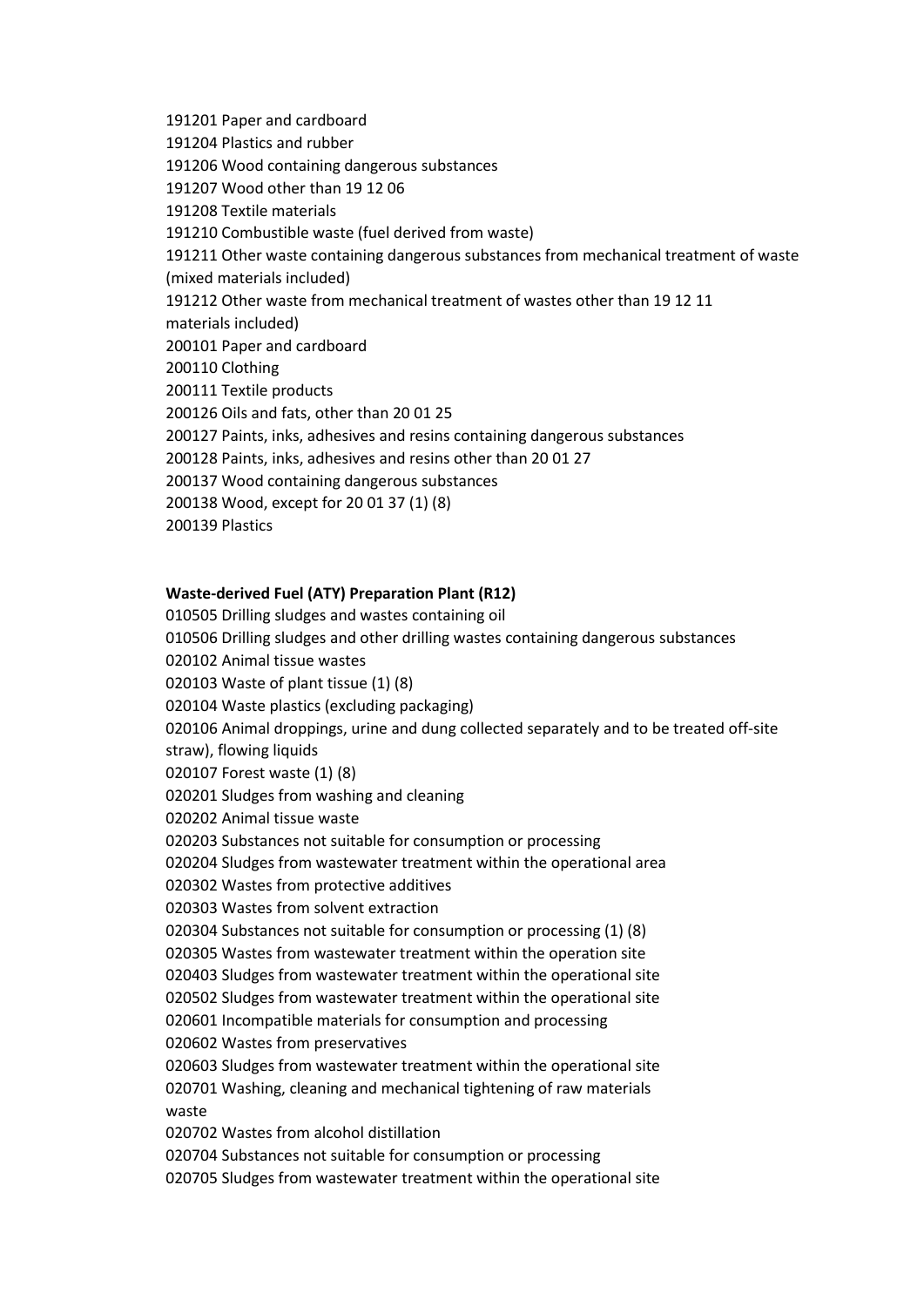030101 Bark and cork waste products (1) (8) 030104 Sawdust, chips, splinter, wood, plywood and veneers containing dangerous substances 030105 Sawdust, chips, splinter, wood, plywood and veneers other than 03 01 04 (1) (8) 030201 Non-halogenated organic wood preservatives 030202 Organochlorine wood preservatives 030203 Wood preservatives containing organometals 030204 Inorganic wood preservatives 030205 Other wood preservatives containing dangerous substances 030301 Wood and bark waste (1) (8) 030302 Green liquid slurry (from cooking liquid recovery) 030305 Ink removal sludge from paper recovery 030307 Discards mechanically separated during pulping of wastepaper and cardboard (8) 030308 Waste from separation of paper and cardboard for recycling (8) 030310 Fiber scrap, fiber, filler and surface coating material formed by mechanical separation sludge (8) 030311 Sludges from on-site wastewater treatment other than 03 03 10 (8) 040101 Wastes from stripping and calcining and meat stripping from leather 040107 Chromium-free sludges from on-site wastewater treatment 040109 Finishing and painting wastes 040209 Composite material wastes (impregnated textile, elastomer, plastomer) 040210 Organic substances of natural products (eg oil, wax) 040214 Finishing wastes containing organic solvents 040215 Finishing waste other than 04 02 14 040216 Dyestuffs and pigments containing dangerous substances 040217 Dyes and pigments other than 04 02 16 040219 Sludges containing hazardous substances from on-site wastewater treatment 040220 Sludges from on-site wastewater treatment other than 04 02 19 040221 Waste from untreated textile fibers 040222 Processed textile fiber wastes 050102 Desalting sludges 050103 Tank bottom sludges 050104 Acid-alkyl slurries 050105 Oil spills 050106 Oily sludges from operation or equipment maintenance 0501107 Acid pitches 050108Other pitches 050109 Hazardous sludges from on-site wastewater treatment 050110 Sludges from on-site wastewater treatment other than 05 01 09 050111 Wastes from cleaning of fuels with bases 050113 Boiler feed water sludges 050114 Wastes from cooling columns 050115 Used filter clays 050116 Sulfur-containing wastes from petroleum desulfurization 050117 Bitumen 050601 Acid pitches 050603 Other pitches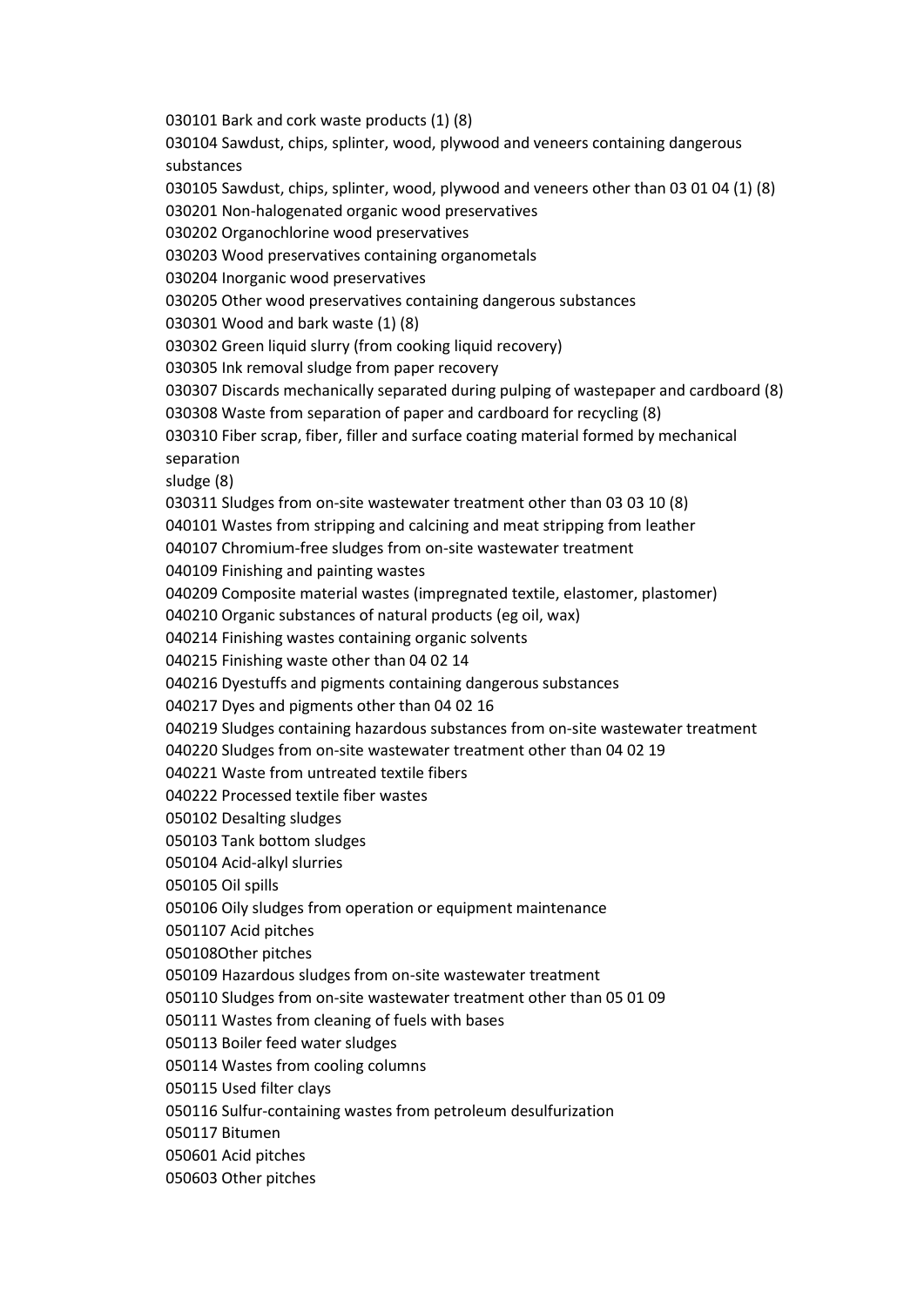050604 Wastes from cooling columns 050702 Sulfur containing wastes 060502 Sludges containing hazardous substances from on-site wastewater treatment 060503 Sludges from on-site wastewater treatment other than 06 05 02 060802 Waste containing harmful silicones 061302 Used activated carbon (excluding 06 07 02) 061303 Carbon black 070101 Water-based washing liquids and mother liquors 070103 Halogenated organic solvents, washing liquids and mother liquors 070104 Other organic solvents, washing liquids and mother liquors Other bottom sediment and reaction residues 070110 Other filter cakes and used absorbents 070111 Sludges containing hazardous substances from on-site wastewater treatment 070112 Sludges from on-site wastewater treatment other than 07 01 11 070201 Water-based washing liquids and mother liquors 070203 Halogenated organic solvents, washing liquids and mother liquors 070204 Other organic solvents, washing liquids and mother liquors 070208 Other dip deposits and reaction residues 070210 Other filter cakes and used absorbents 070211 Sludges containing hazardous substances from on-site wastewater treatment 070212 Sludges from on-site wastewater treatment other than 07 02 11 070213Plastic waste 070214 Wastes from additives containing dangerous substances 070215 Wastes from additives other than 07 02 14 070216 Waste containing harmful silicones 070217 Waste containing silicone other than 07 02 16 070301 Water-based washing liquids and mother liquors 070303 Halogenated organic solvents, washing liquids and mother liquors 070304 Other organic solvents, washing liquids and mother liquors 070308 Other dip deposits and reaction residues 070310 Other filter cakes and used absorbents 070311 Sludges containing hazardous substances from on-site wastewater treatment 070312 Sludges from on-site wastewater treatment other than 07 03 11 070401 Water-based washing liquids and mother liquors 070403 Halogenated organic solvents, washing liquids and mother liquors 070404 Other organic solvents, washing liquids and mother liquors 070408 Other dip deposits and reaction residues 070410 Other filter cakes and used absorbents 070411 Sludges containing hazardous substances from on-site wastewater treatment 070412 Sludges from on-site wastewater treatment other than 07 04 11 070413 Solid waste containing dangerous goods 070501 Water-based washing liquids and mother liquors 070503 Halogenated organic solvents, washing liquids and mother liquors 070504 Other organic solvents, washing liquids and mother liquors 070508 Other dip deposits and reaction residues 070510 Other filter cakes, used absorbents 070511 Sludges containing hazardous substances from on-site wastewater treatment 070512 Sludges from on-site wastewater treatment other than 07 05 11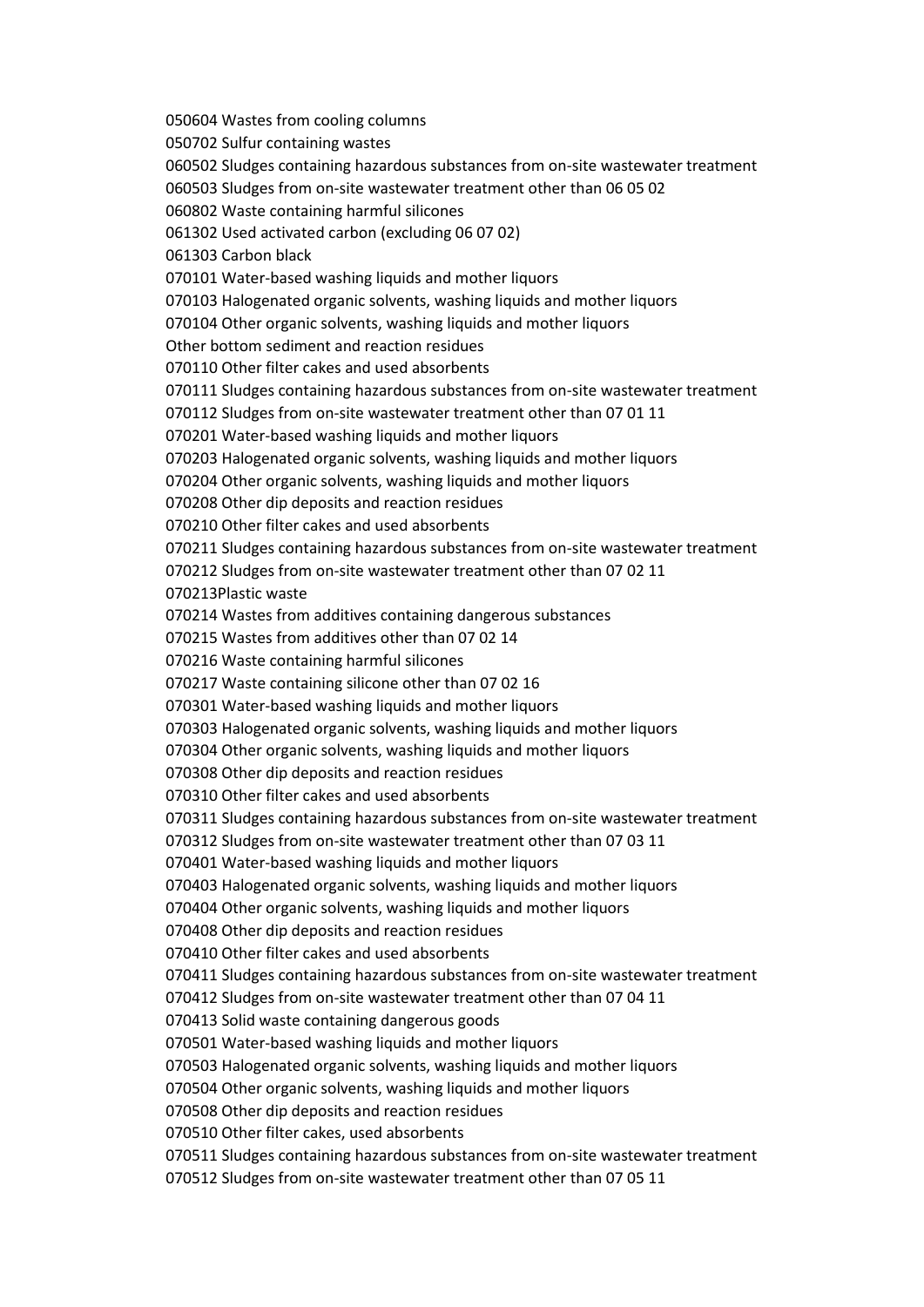070513 Solid waste containing dangerous goods 070603 Halogenated organic solvents, washing liquids and mother liquors 070604 Other organic solvents, washing liquids and mother liquors 070608 Other dip deposits and reaction residues 070610 Other filter cakes and used absorbents 070611 Sludges containing hazardous substances from on-site wastewater treatment 070612 Sludges from on-site wastewater treatment other than 07 06 11 070703 Halogenated organic solvents, washing liquids and mother liquors 070704 Other organic solvents, washing liquids and mother liquors 070708 Other dip deposits and reaction residues 070710 Other filter cakes and used absorbents 070711 Sludges containing hazardous substances from on-site wastewater treatment 070712 Sludges from on-site wastewater treatment other than 07 07 11 089111 Waste paints and varnishes containing organic solvents or other dangerous substances 080112 Waste paints and varnishes other than 08 01 11 080113 Paint and varnish sludges containing organic solvents or other dangerous substances 080114 Paints and varnish sludges other than 08 01 13 080115 Paint and varnish aqueous slurries containing organic solvents or other dangerous substances 080116 Sludges containing paints and varnish other than 08 01 15 080117 Removal of paint and varnish containing organic solvents or other dangerous substances waste 080118 Wastes from paint and varnish removal other than 08 01 17 080119 Removal of paints and varnishes containing organic solvents or other dangerous substances resulting aqueous suspensions 080120 Aqueous suspensions containing watercolor or varnish other than 08 01 19 080121 Waste from paint or varnish remover 080201 Waste coating powders 080307 Aqueous slurries containing ink 080308 Aqueous liquid waste containing ink 080312 Ink wastes containing dangerous substances 080313 Ink waste other than 08 03 12 080314 Ink sludges containing dangerous substances 080315 Ink sludges other than 08 05 14 080316 Waste abrasion solutions 080317 Waste printing toners containing hazardous materials 080318 Waste printing toners other than 08 03 18 080319 Dispensing oil 080409 Waste adhesives and sealants containing organic solvents or other dangerous substances 080410 Waste adhesives and sealants other than 08 04 09 080411 Adhesive and sealant slurries containing organic solvents or other dangerous substances 080412 adhesive and sealant slurries other than 08 04 11 080413 Aqueous adhesive or sealant containing organic solvents or other dangerous

substances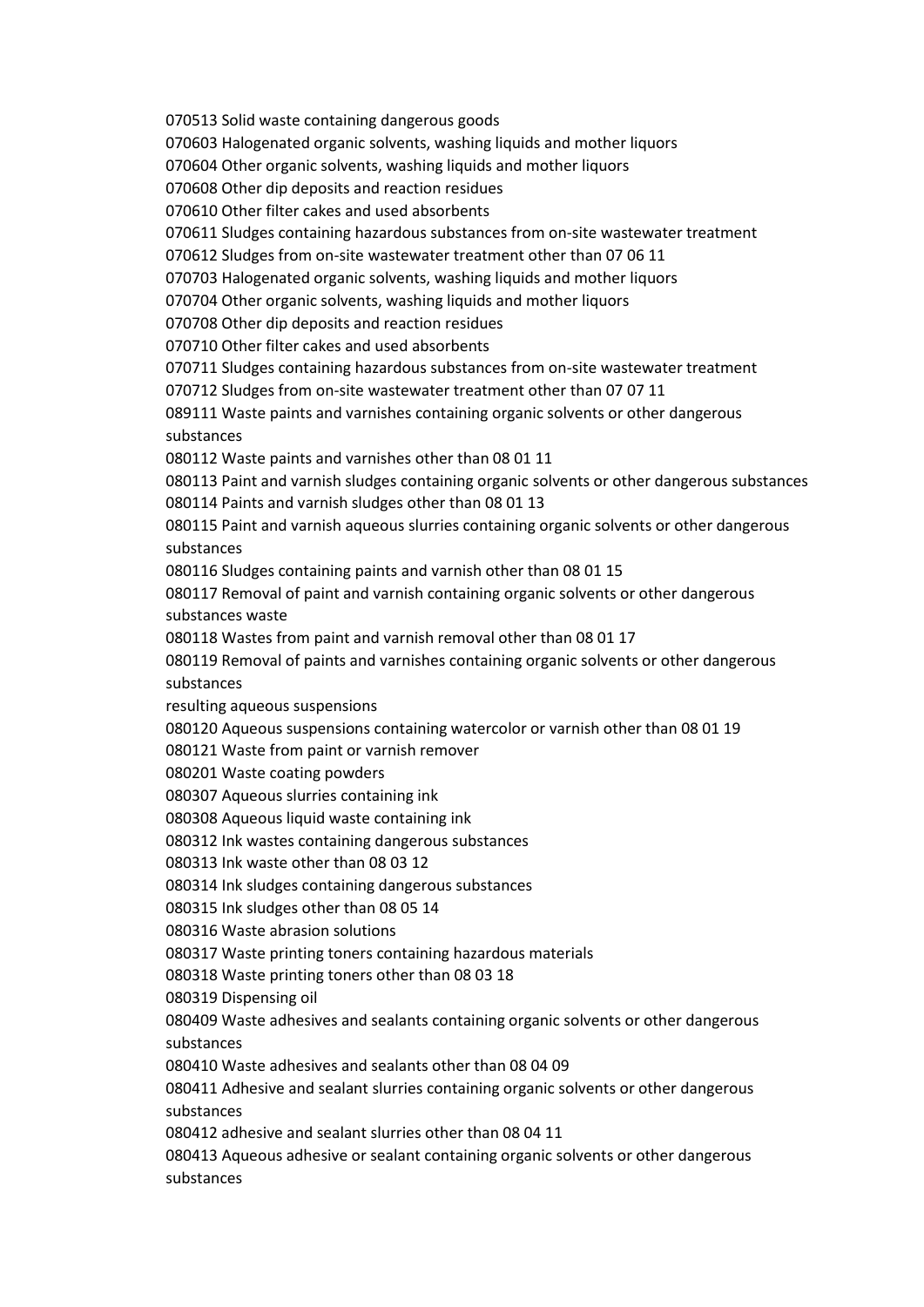sludge

080414 Aqueous organic adhesive or sealant sludges other than 08 04 13 080415 Aqueous adhesive or filler containing organic solvents or other dangerous substances liquid wastes 080416 Wastes from adhesives or sealants other than 08 04 15 080417 Resin oil 080501 Waste isocyanates 090101 Water based bath and activator solutions 090102 Water-based offset plate bath solution 090103 Solvent based bath solutions 090105 Bleach solutions and bleach stabilizer solutions 090108 Photographic film and paper without silver or silver components 100101 (excluding boiler dust below 10 01 04) bottom ash, slag and boiler dust 100120 Sludges containing hazardous substances from on-site wastewater treatment 100121 Sludges from on-site wastewater treatment other than 10 01 20 100125 Waste from thermal storage and fuel storage and preparation 100211 Oil-containing wastes from cooling water treatment 100302 Anode scrap 100318 10 03 17 waste containing carbon from anode production 100607 Sludges and filter cakes from gas treatment 100609 Oil-containing wastes from cooling water treatment 100707 Wastes containing oil from cooling water treatment 100812 Tar-containing wastes from anode production 100813 waste containing carbon from anode production other than 10 08 12 100817 Sludges and filter cakes from flue gas treatment containing dangerous substances 100818 sludges and filter cakes except 10 08 17 100819 Oil-containing wastes from cooling water treatment 101103 Glass fiber wastes 101115 Solid wastes containing dangerous substances from flue gas treatment 101119 Solid wastes containing hazardous substances from on-site wastewater treatment 101120 Solid wastes from on-site wastewater treatment other than 10 11 19 101213 Sludge from on-site wastewater treatment 110109 Sludges and filter cakes containing dangerous substances 110110 Sludges and filter cakes other than 11 01 09 110113 Degreasing waste containing dangerous substances 110114 Degreasing waste other than 11 01 13 110116 Saturated or exhausted ion exchange resins 110504 Discard flux materials 120105 Plastic chips and burrs 120106 Halogen-containing mineral-based processing oils (excluding emulsions and solutions) 120107 Halogen-free mineral-based processing oils (excluding emulsions and solutions) 120108 Halogen-containing processing emulsions and solutions 120109 Halogen-free processing emulsions and solutions 120110 Synthetic processing oils 120112 Used (wax) paraffin and oils 120114 Processing sludges containing dangerous substances

130401 Bilge oils from river and lake navigation (inland waterway navigation)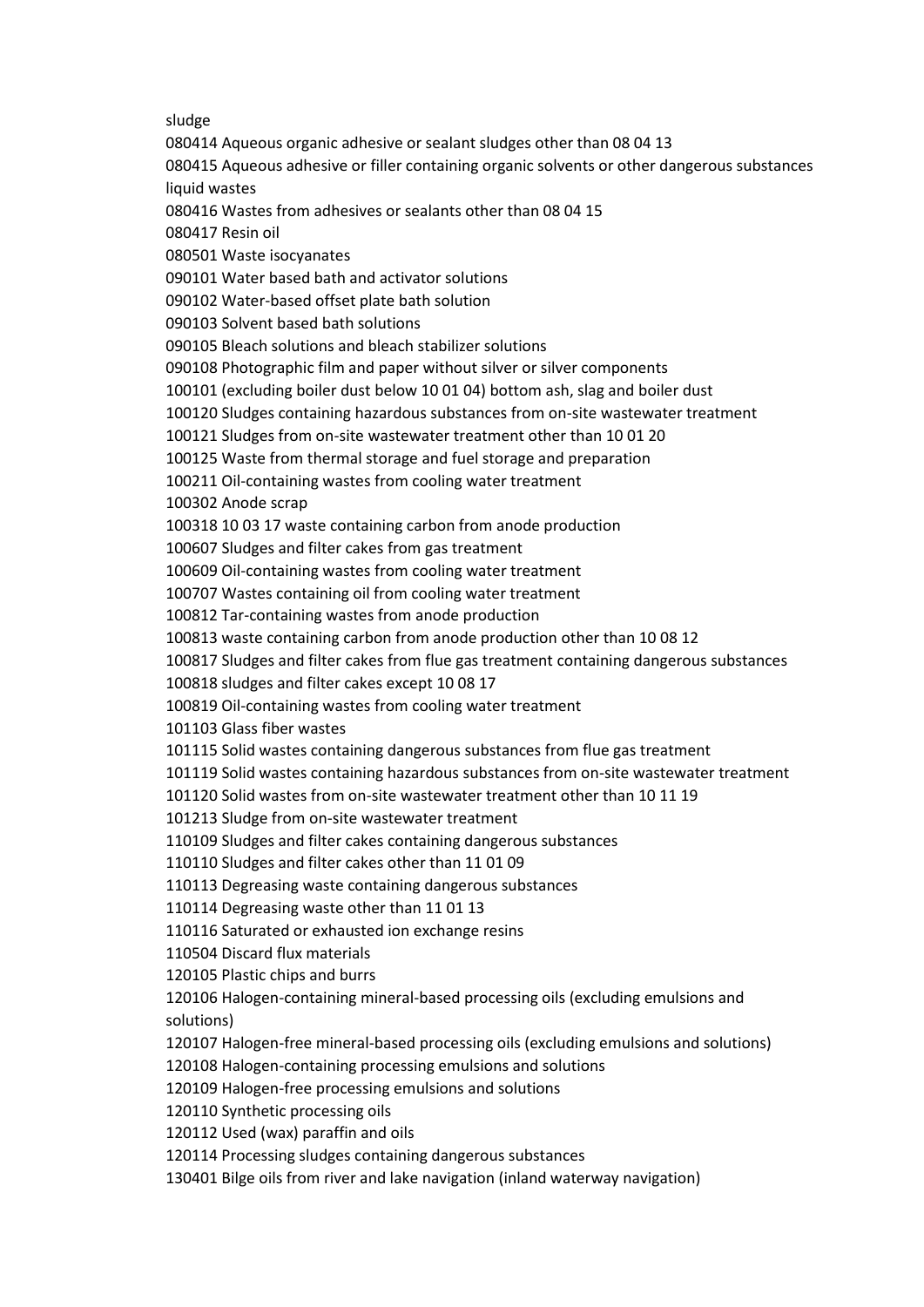130402 Bilge oils from scaffolding sewers

130403 Bilge oils from other maritime navigation

130502 Sludges from oil / water separator

130503 Interceptor sludges

130506 Oil from oil / water separators

130507 Oily water from oil / water separators

130508 Mixed waste from sand chamber and oil / water separators

140603 Other solvents and solvent mixtures

140605 Sludges or solid wastes containing other solvents

150101 Packaging of paper and cardboard

150102 Plastic packaging

150103 Wood packaging

150105 Composite packaging

150106 Assorted packaging

106109 Textile packaging

150110 Contains residues of hazardous substances or contaminated with hazardous

substances packaging

150202 Absorbents, filter materials (oil filters unless otherwise specified), cleaning cloths, protective clothing

150203 Absorbers, filter media, cleaning cloths, protective clothing, other than 15 02 02 160107 Oil filters

160119 Plastic

160303 Inorganic wastes containing dangerous substances

160305 Organic waste containing dangerous substances

160306 Organic waste other than those mentioned in 16 03 05

160708 Waste containing oil

160709 Wastes containing other dangerous substances

170201 Wood

170203 Plastic

170204 Wood, glass and plastic containing or contaminated with dangerous substances

170301 Bituminous mixtures containing coal tar

170302 Bituminous mixtures other than those mentioned in 17 03 01

170303 Coal tar and tar products

170603 Other insulating materials consisting of or containing dangerous substances

170604 Insulation materials other than 17 06 01 and 17 06 03

190110 Used activated carbon from flue gas treatment

190117 Pyrolysis wastes containing dangerous substances

190203 Wastes from pre-mixing of non-hazardous wastes

190204 Wastes from pre-mixed with at least one hazardous waste

190205 Sludges containing dangerous substances from physical and chemical processes

190207 Decomposition oil and concentrations

190208 Liquid combustible wastes containing dangerous substances

190209 Solid combustible waste containing dangerous substances

190501 Uncomposed fractions of municipal and similar wastes

190805 Sludges from urban wastewater treatment (8)

190806 Saturated or used ion exchange resins

190809 Oil mixtures and greases containing only edible oils from oil and water separation 190810 oil and water separation of oil mixtures and grease other than 19 08 09